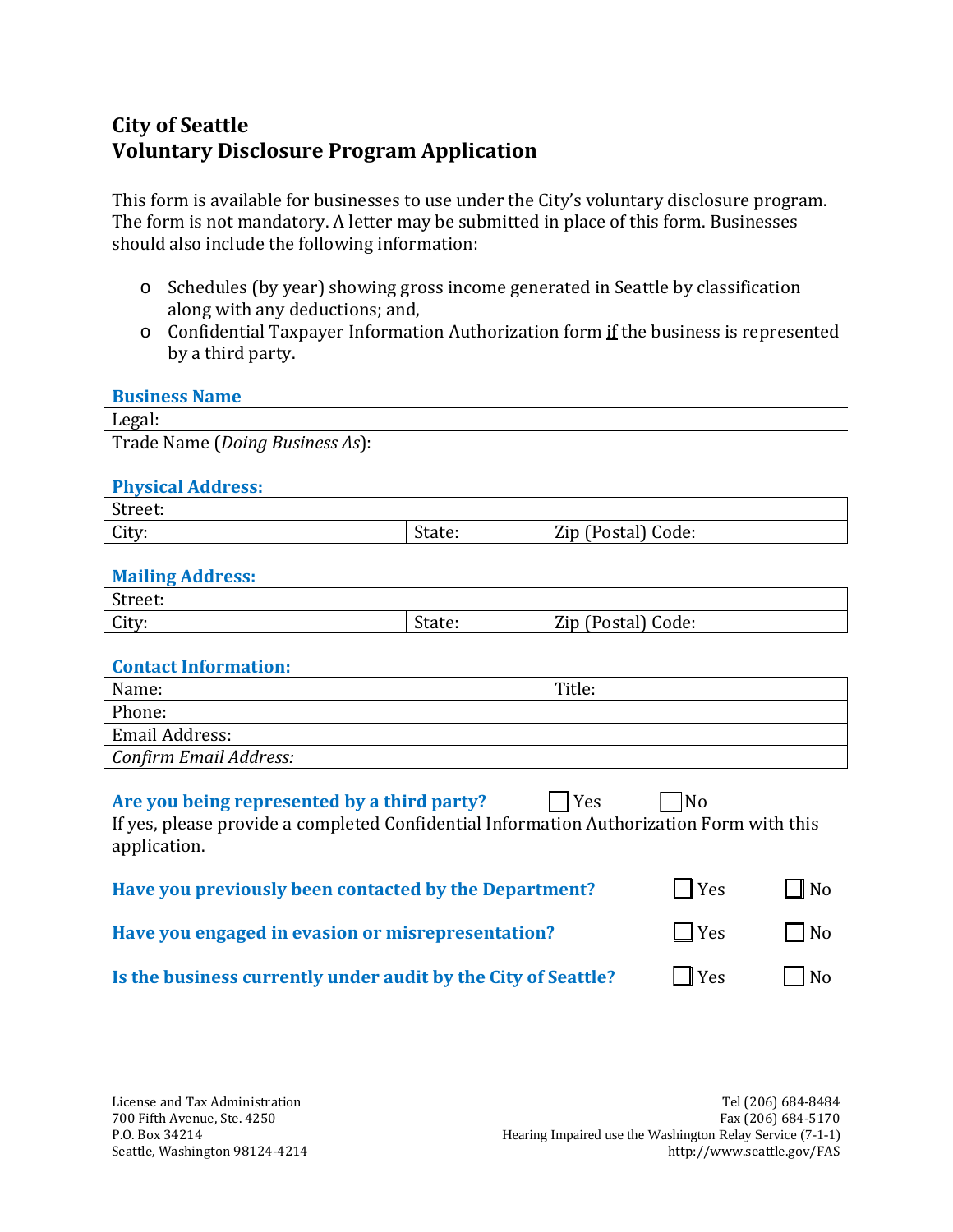## **Description of Business Activities:**

**How did you establish nexus with the City?**

**Date you began engaging in business in the City?**

**Any other notes or additional information you wish to provide?**